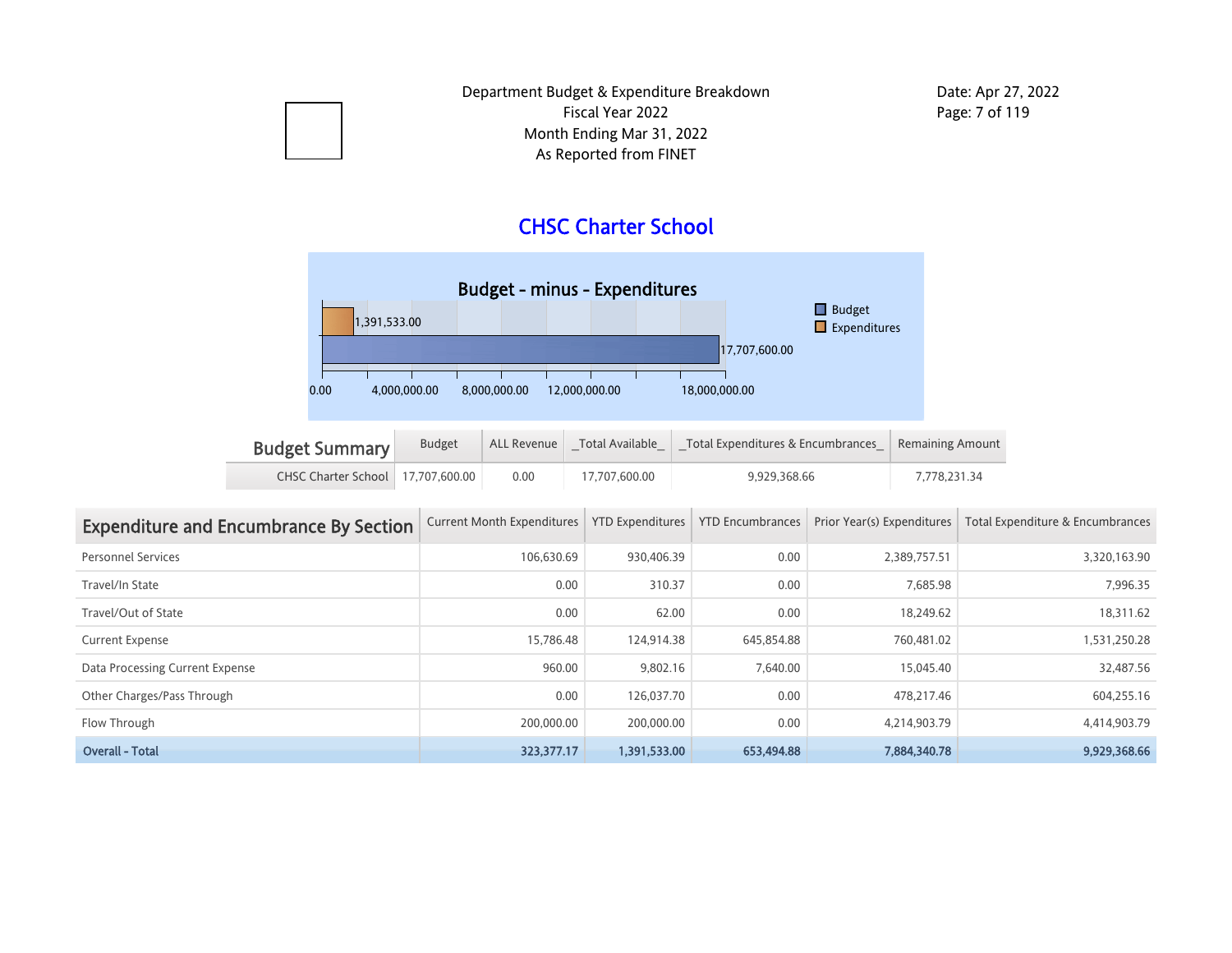

## CHSC Charter School

|                     |              | <b>Budget</b>                                           | <b>ALL</b>   | Budget<br>+StateRev      | Expenditure        | Expenditure              | Expenditure              |               | Remaining    |              |
|---------------------|--------------|---------------------------------------------------------|--------------|--------------------------|--------------------|--------------------------|--------------------------|---------------|--------------|--------------|
|                     |              | <b>Detailed Summary</b>                                 |              | Revenue                  | Total<br>Available | Current<br>Month         | Year-to-<br>Date         | Prior Year(s) | Encumbrances | Amount       |
| <b>CHSC Charter</b> | <b>STATE</b> | 18CHSU 18CHSU Start-up Funds SFY2018                    | 2,400,000.00 |                          | 2,400,000.00       |                          | Ξ                        | 2,299,999.22  |              | 100,000.78   |
| School              |              | 19CHBD 19CHBD Charter School Board<br>SFY2019           | 1,198,500.00 | $\overline{\phantom{a}}$ | 1,198,500.00       |                          |                          | 1,125,100.00  | 73,400.00    | 0.00         |
|                     |              | 19CHRG 19CHRG Regional Seminars SFY2019                 | 200,000.00   | $\overline{\phantom{a}}$ | 200.000.00         | $\overline{\phantom{0}}$ |                          | 190,000.00    | 10,000.00    | 0.00         |
|                     |              | 19CHSU 19CHSU Start-up Funds SFY2019                    | 2,300,000.00 | $\overline{\phantom{a}}$ | 2,300,000.00       | $\overline{\phantom{a}}$ | ÷.                       | 2,163,107.00  | ÷.           | 136,893.00   |
|                     |              | 20CHBD 20CHBD Charter School                            | 530,500.78   | $\overline{\phantom{a}}$ | 530,500.78         | $\overline{\phantom{a}}$ | ÷.                       | 530,500.78    | E            | 0.00         |
|                     |              | 20CHMT 20CHMT Charter School Mentoring                  | 200,000.00   | $\overline{\phantom{a}}$ | 200,000.00         | $\overline{\phantom{a}}$ | $\equiv$                 | 48,480.00     | 77,400.00    | 74,120.00    |
|                     |              | 20CHRG 20CHRG Regional Seminars                         | 200,000.00   | $\overline{\phantom{a}}$ | 200,000.00         |                          | Ë                        | 200,000.00    | $-2,912.62$  | 2,912.62     |
|                     |              | 20CHSU 20CHSU Start-up Funds                            | 1.999.999.22 | $\overline{\phantom{a}}$ | 1.999.999.22       | 200,000.00               | 200,000.00               |               | Ë            | 1,799,999.22 |
|                     |              | 20ISIP 20ISIP Innovative Student Improvement<br>Program | 200,000.00   | $\overline{\phantom{a}}$ | 200,000.00         |                          | $\overline{\phantom{a}}$ | 151,699.52    |              | 48,300.48    |
|                     |              | 21 CHBD 21 CHBD Charter School                          | 1,246,300.00 | $\overline{\phantom{a}}$ | 1,246,300.00       | $\overline{\phantom{a}}$ | 3,764.38                 | 671,125.98    | 300.00       | 571,109.64   |
|                     |              | 21 CHFA 21 CHFA Fiscal Accountabilitiy FY2021           | 425,000.00   | $\overline{\phantom{a}}$ | 425,000.00         | $\overline{\phantom{a}}$ | $-48.00$                 | 225,495.49    | E.           | 199,552.51   |
|                     |              | 21 CHMT 21 CHMT Charter School Mentoring                | 200,000.00   | $\overline{\phantom{a}}$ | 200,000.00         | $\overline{\phantom{a}}$ | $\equiv$                 | 107,711.84    | 159,618.00   | $-67,329.84$ |
|                     |              | 21 CHRG 21 CHRG Regional Seminars                       | 200,000.00   | $\overline{\phantom{a}}$ | 200,000.00         | 2,600.00                 | 54,500.00                | 5,289.97      | 1,700.00     | 138,510.03   |
|                     |              | 21 CHSA 21 CHSA Start-up Funds Admin                    | 200,000.00   | $\overline{\phantom{a}}$ | 200,000.00         | $\overline{\phantom{a}}$ | Ξ                        | 158,277.79    | Ξ            | 41,722.21    |
|                     |              | 21 CHSU 21 CHSU Start-up Funds                          | 1,590,000.00 | $\overline{\phantom{a}}$ | 1,590,000.00       | $\overline{\phantom{a}}$ | È,                       |               | Ξ            | 1,590,000.00 |
|                     |              | 21ODPG 21ODPG - One Time Discretionary<br>FY2021        | 751,800.00   | $\overline{\phantom{a}}$ | 751,800.00         |                          | E                        | 7,553.19      | Ë            | 744,246.81   |
|                     |              | 22CHBD 22CHBD Charter School                            | 1,287,074.00 | $\overline{\phantom{a}}$ | 1,287,074.00       | 86,095.49                | 742,595.36               | ÷.            | 56,489.50    | 487,989.14   |